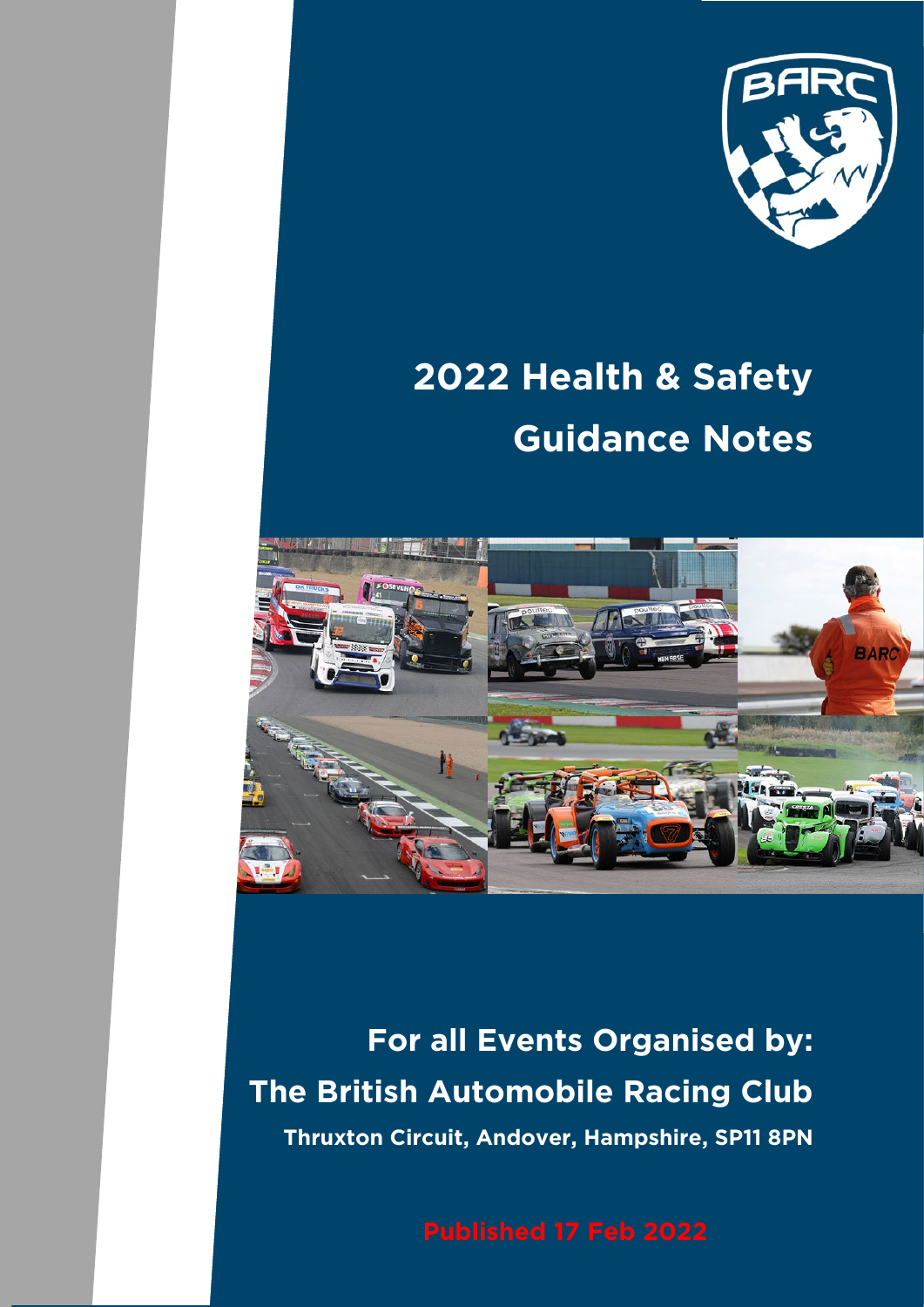

## **Contents**

| $\mathbf{1}$   |  |
|----------------|--|
| $\overline{2}$ |  |
| 3              |  |
| 4              |  |
| 5              |  |
| 6              |  |
| 7              |  |
| 8              |  |
| 9              |  |
| 10             |  |
| 11             |  |
| 12             |  |
| 13             |  |
| 14             |  |
| 15             |  |
| 16             |  |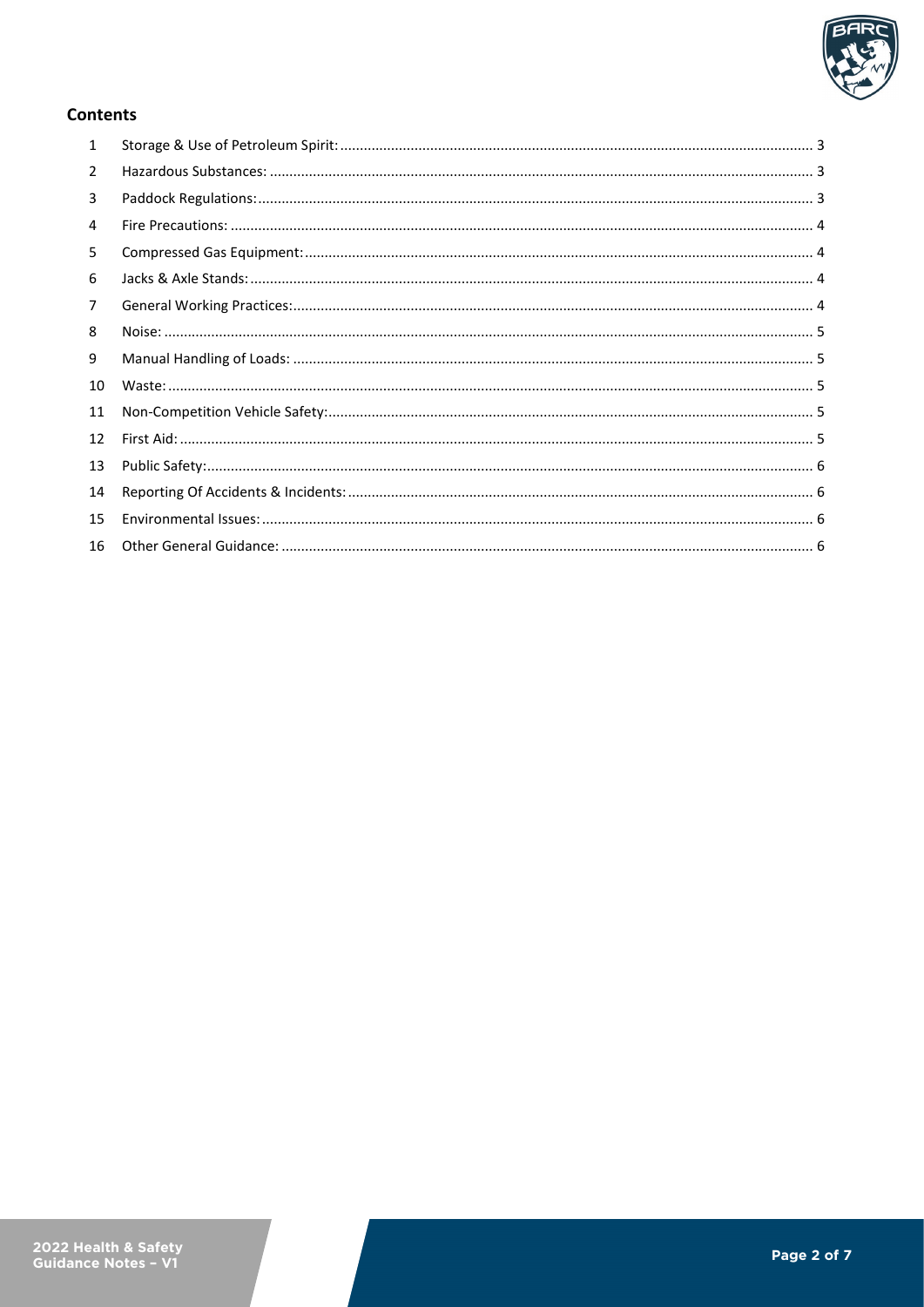

These notes are applicable as appropriate and should be read in conjunction with both the General Standing Regulations, Supplementary Regulations issued for the Meeting, any applicable Championship/Series Regulations and any Circuit Specific Regulations that may apply, paying due regard to relevant legislation in force at the time. This covers all teams, entrants, and individuals at all BARC meetings, all of whom must ensure that they have all relevant Health, Safety & Environment and Food Hygiene documentation available for inspection by anyone representing the BARC Health & Safety Team, Enforcement Agencies, and the Circuit Health & Safety Officer.

# <span id="page-2-0"></span>**1. STORAGE & USE OF PETROLEUM SPIRIT:**

- 1.1. All petroleum spirit must be stored in metal containers complying with the relevant British Standard and must be stored away from any source of ignition.
- 1.2. All containers must be indelibly marked "Petroleum Spirit Highly Flammable".
- 1.3. All empty containers must be removed from the venue after the meeting.
- 1.4. Petrol is to be used as fuel only and must not be used for any other purpose.
- 1.5. Any refuelling of vehicles should take place in the open air. The person in charge of the refuelling process must enforce a no smoking ban and have a fire extinguisher available to them.
- 1.6. Your attention is drawn to the Petroleum (Consolidation) Regulations 2014 and the Dangerous Substances and Explosive Atmosphere Regulations (DSEAR) 2002.
- 1.7. Competitors and entrants are reminded that fuel is available for sale at most circuits. As such it is often unnecessary for competitors to carry any quantities of fuel inside vehicles and when this is the case Meeting Final Instructions will notify you if fuel is available.

# <span id="page-2-1"></span>**2. HAZARDOUS SUBSTANCES:**

- 2.1. Some vehicle parts, for example brake and clutch linings contain asbestos. Entrants are encouraged to use nonasbestos substitutes wherever possible. Where asbestos is used, every effort must be made to prevent asbestos dust getting into the air and to comply with the Control of Asbestos Regulations 2012.
- 2.2. Some mineral oils may cause skin cancer and prolonged contact should therefore be avoided wherever possible. Where contact does occur, any contamination should be washed off immediately. The wearing of contaminated clothing (including overalls) should also be avoided.
- 2.3. Various other substances may cause disease or ill health even after short exposures. Manufacturers and suppliers of such substances are obliged to provide customers with Material Safety Data Sheets (MSDS) about the possible harmful effects of their products upon request.
- 2.4. Where any person is at work, the requirements of the Control of Substances Hazardous to Health (COSHH) Regulations 2002 as amended must be complied with.
- 2.5. The Championship/Series Regulations must always be complied with when selecting vehicle parts.

## <span id="page-2-2"></span>**3. PADDOCK REGULATIONS:**

- 3.1. All electrical equipment must be maintained in safe condition to comply with Electricity at work regulations 1989 and IEE regulations 18th edition.
- 3.2. Extension leads cables should be flexible and not semi-rigid cable of the type used for household wiring. Neoprene covered cable will resist damage by oil. All cables must be covered if in an area where people will have to walk or drive across them so as not to create a hazard.
- 3.3. All electrical equipment to be used externally should be weatherproof.
- 3.4. Hand tools should preferably be of the "double insulated" or "all insulated" type, as these provide valuable protection against electric shock.
- 3.5. Electrical equipment and hand tools should not be used in areas where flammable vapours may be present, for example where fuel is being stored or refuelling taking place.
- 3.6. Where any person is at work the requirements of the Electricity at Work Regulations 1989 must be complied with.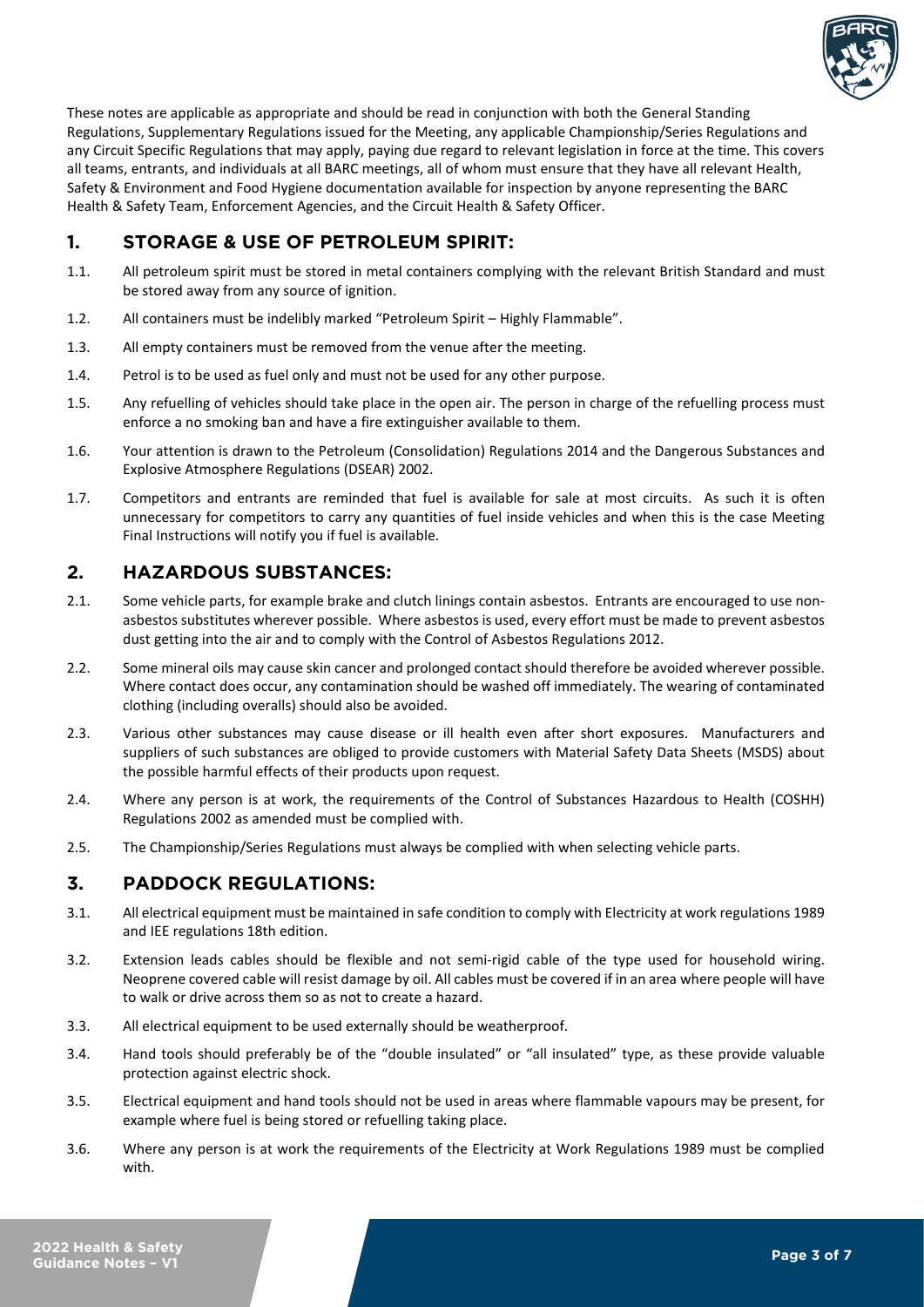

# <span id="page-3-0"></span>**4. FIRE PRECAUTIONS:**

It is the responsibility of Employers, Teams and Entrants to always comply with Fire Regulations, particularly noting Fire (Event Safety) England & Wales Regulatory Reform (Fire Safety) Order 2005 – Scotland Fire (Scotland) Act 2005.

- 4.1. Smoking is prohibited in all enclosed spaces, as per UK legislation, all pit garages, and the pit lane.
- 4.2. All potential sources of ignition should be kept away from petroleum spirit and vapours.
- 4.3. The lighting of barbecues is prohibited in the pits area.
- 4.4. All teams should carry a suitable fire extinguisher in accordance with the Motorsport UK or ACU regulations.
- 4.5. Fire extinguishers should not be removed from fire points unless they are to be used on a fire.
- 4.6. All fires must be reported immediately to an official or a member of the venue management.
- 4.7. Teams are encouraged to train their personnel in the correct use of fire extinguishers and methods of fire prevention.
- 4.8. Teams must keep fire lanes and emergency lanes, as identified on fire/paddock plan, clear at all times.
- 4.9. All fire notices and orders to evacuate must be complied with.

## <span id="page-3-1"></span>**5. COMPRESSED GAS EQUIPMENT:**

- 5.1. Air blasts from the over inflation of tyres can cause injury. Tyres should therefore not be inflated to pressures above the manufacturers' recommendations and always stand clear when inflating tyres.
- 5.2. All airlines should be in good condition and be inspected regularly.
- 5.3. Any form of horseplay involving compressed air or gas is prohibited.
- 5.4. Compressed gas cylinders should be stored in accordance with the relevant working practices.
- 5.5. Where any person is at work the requirements of the Pressure Systems Safety Regulations 2000, Transportable Gas Pressure Vessels Regulations 2001, and Carriage of Dangerous Goods & Use of Transportable Pressure Equipment Regulations 2009, must be complied with.

# <span id="page-3-2"></span>**6. JACKS & AXLE STANDS:**

- 6.1. Vehicles should only be raised on jacks which are in good condition and rated to lift the vehicle weight safely, with current certification as per Lifting Operations & Lifting Equipment regulations 1998 (LOLER).
- 6.2. Vehicles should only be raised on level and undamaged floor. The use of the vehicles handbrake and/or chocks to stop the vehicle moving is essential.
- 6.3. Jacks should only be used for lifting the vehicle. Axle stands should always be used to support the vehicle weight.
- 6.4. Whilst the weight of the vehicle is supported by axle stands or similar the vehicles engine should not be run under any circumstances.

## <span id="page-3-3"></span>**7. GENERAL WORKING PRACTICES:**

- 7.1. Health and Safety at work act 1974, Management of Health and Safety at Work Regulation 1999, and all other relevant regulations which apply to your work activity must be observed at all times.
- 7.2. All working areas should be kept clean and tidy and any waste should be removed regularly from working area and stored safely (see section [10\)](#page-4-2).
- 7.3. All work activity should be planned taking into account the Health and Safety at Work Act 1974, Use of Work Equipment Regulations 1998 (PUWER L22 4th Edition), Work at Height Regulations 2005, Noise at Work Regulations 2005, and all other relevant regulations in force at the time.
- 7.4. All spillages should be cleaned up immediately, disposed of to comply with current Environment Regulations and reported to the venue management.
- 7.5. All trailing wires and hoses must be protected and should not be allowed to create a trip hazard.
- 7.6. Whenever vehicle engines are being run, adequate ventilation extraction must be ensured.
- 7.7. All safety notices and warning signs must be complied with.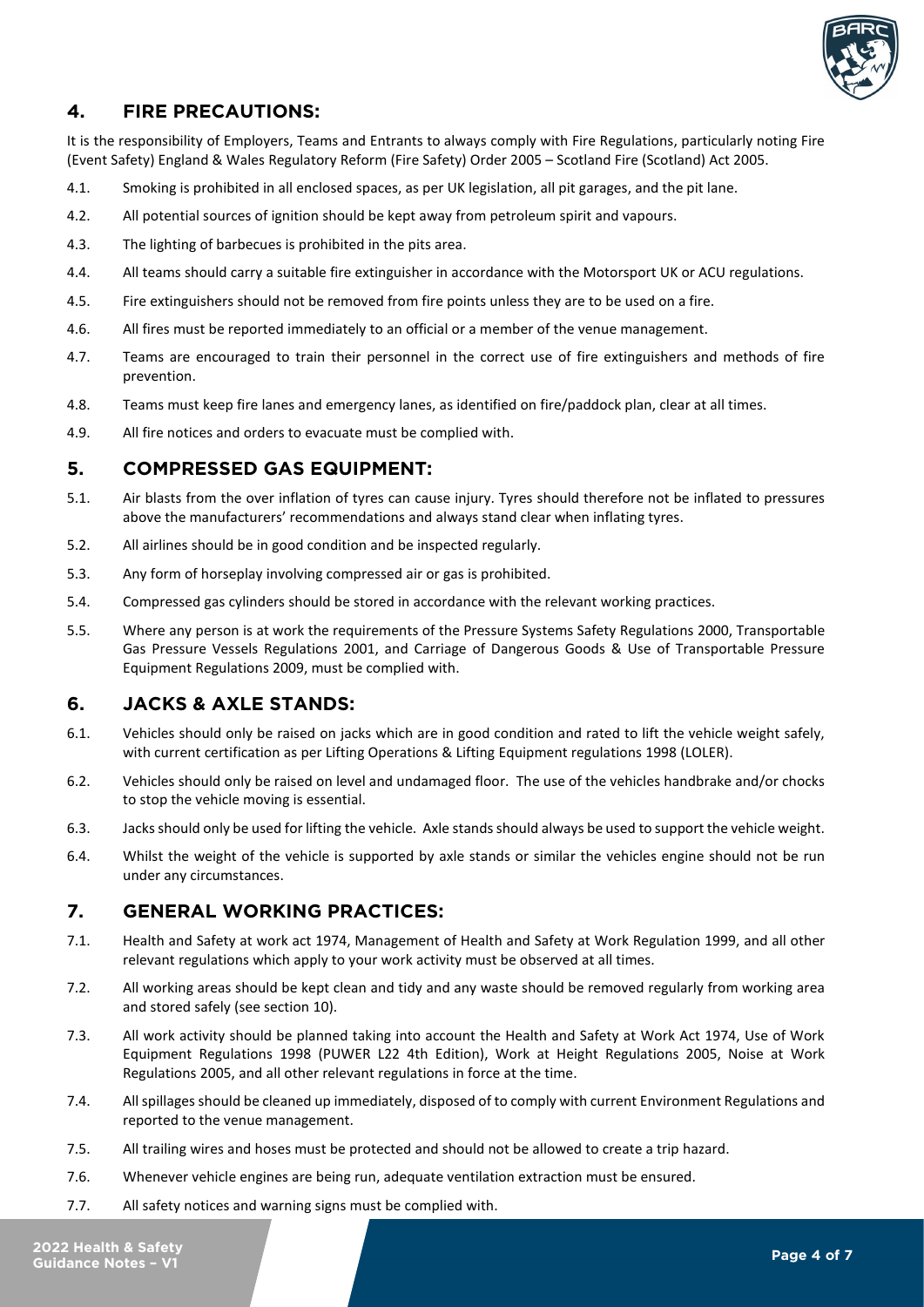

- 7.8. Particular note is made that appropriate harnesses must be used when working at height. It is expressly forbidden to spectate from the top of any vehicle which is not designed for such activity and has all the appropriate guard rails in place.
- 7.9. Children under the age of 16 are not allowed in the pit lane unless they are competing or in designated spectator enclosures. They are only allowed into the garages under the direct supervision of their parent / guardian.

#### <span id="page-4-0"></span>**8. NOISE:**

- 8.1. Exposure to excessive noise may result in hearing loss or other complaints; these may be short term or after repeated exposure become permanent.
- 8.2. All persons should avoid being exposed to excessive noise and where this is unavoidable, should wear earplugs or defenders to the appropriate EN 352-2 1993 and EN352-3 1997.

#### <span id="page-4-1"></span>**9. MANUAL HANDLING OF LOADS:**

- 9.1. Lifting, carrying and propelling loads by bodily force is a major cause of injuries. All teams are encouraged to train their members in safe manual handling techniques.
- 9.2. Where any person is at work the requirements of the Manual Handling of Loads Regulations 1992/02 must be complied with.

#### <span id="page-4-2"></span>**10. WASTE:**

- 10.1. All waste oil must be placed in the containers marked "waste oil".
- 10.2. Waste tyres, batteries and empty petrol or oil containers must not be left at the venue and should be taken away and disposed of in an appropriate manner, complying with current legislation. Where control fuel is used it may be that an area is designated at a venue as the collection point for used fuel cans in which case this is the only area which may be used for the purpose.
- 10.3. Teams and competitors must take any other form of waste with them when they leave the venue apart from items which can legally be put in bins and skips provided at the venue and which are signed for such use. Waste must not be mixed between designated bins under any circumstances and fines incurred by the venue because of such contamination may be passed on to the competitors or championships concerned.
- 10.4. Your attention is drawn to the requirements of the Environmental Protection Act 1990, producer of hazardous waste regulations, recycling and reprocessing portable battery regulations.
- 10.5. Failure to comply with Environmental Legislation will result in the team and/or competitor being charged for correct disposal by the venue or the club.

# <span id="page-4-3"></span>**11. NON-COMPETITION VEHICLE SAFETY:**

Entrants, Teams and Competitors must ensure that all vehicles are used in accordance with manufactures instructions and under no circumstances should anyone be allowed to ride or hang on to buggies, tyre trolleys, roll bars, side pods and the like.

- 11.1. A maximum 10 mph speed limit is in force in all public areas, including paddocks and service roads at all venues. This applies to all vehicles, including golf carts, quadbikes, mopeds, and motorcycles, except for emergency vehicles attending an incident.
- 11.2. Any person in control of a golf cart, quadbike, moped or motorcycle up to a capacity of 125cc must have a current UK provisional driving license or its international equivalent.
- 11.3. Any persons riding quad-bikes and motorcycles with a capacity of greater than 125cc must have a current full UK motorcycle license or its international equivalent and it should not be ridden/driven in spectator areas and must, at all times, keep to the marked roads when moving around the venue.
- 11.4. It should be noted that all such vehicles above may only be used while on official team business and are not to be used for recreational purposes.
- 11.5. The use of pedal cycles and the like is discouraged, particularly when ridden by children. All children should be under the supervision of a responsible adult at all times to try to ensure their safety.

## <span id="page-4-4"></span>**12. FIRST AID:**

**2022 Health & Safety Guidance Notes – V1 Page 5 of 7**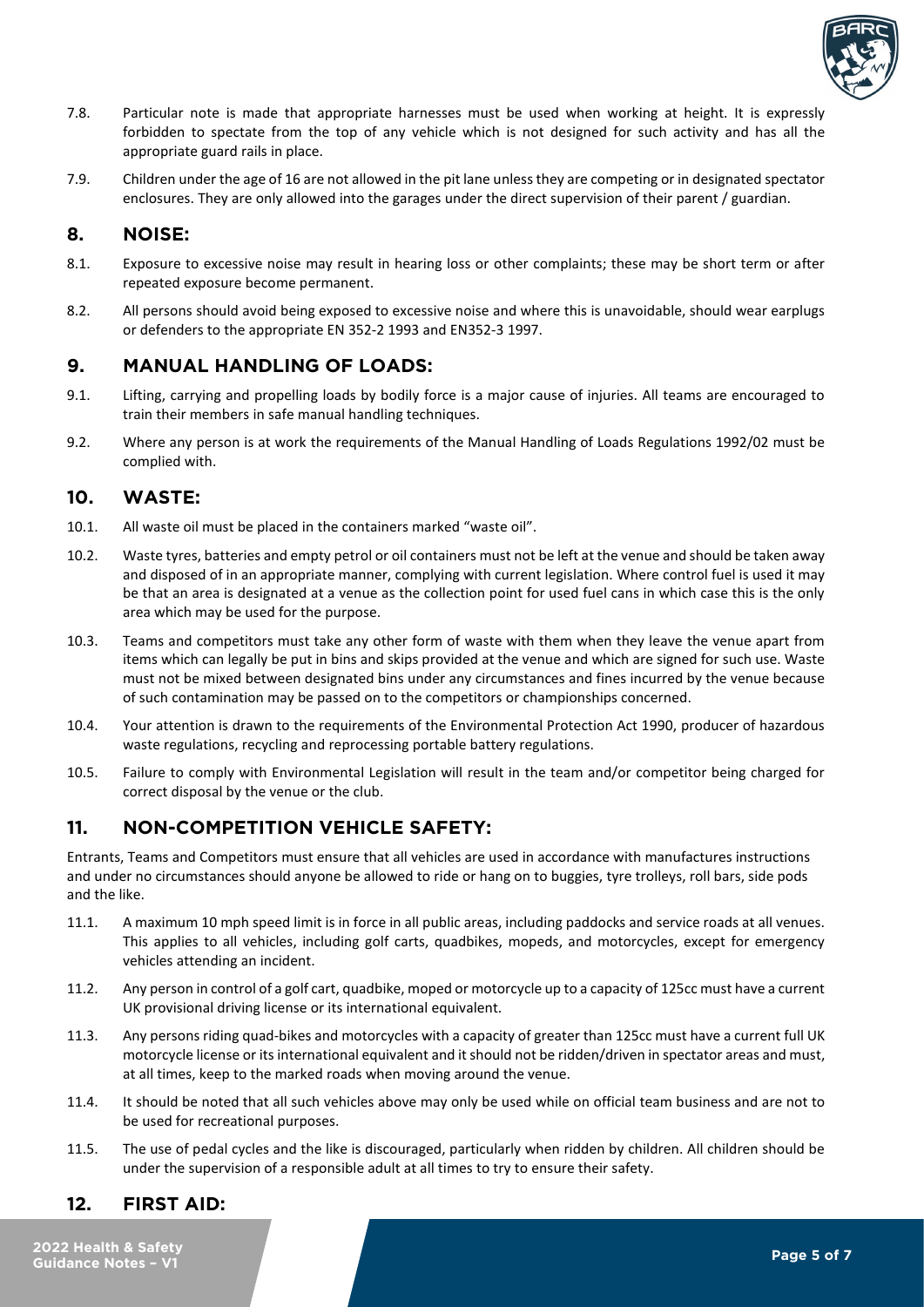

- 12.1. Any person sustaining an injury or feeling unwell should first seek treatment from the onsite medical services who may be able to offer immediate treatment.
- 12.2. To call the first aid or medical services, please contact any official or member of the venue management team.

## <span id="page-5-0"></span>**13. PUBLIC SAFETY:**

- 13.1. Competitors and entrants should be aware that the Paddock may be open to the public and should act in a manner so as not to put either themselves or any other person at risk from injury.
- 13.2. Competitors and entrants must exercise extreme caution when the paddock is busy and during pits and track walkabouts, when applicable.
- 13.3. While wishing to encourage motorsport as a family activity, Competitors are further reminded that a race circuit and particularly the paddock area is a dangerous place. Children should not be left un-supervised and need to be reminded of the dangers they may encounter, particularly the danger of being in contact with a moving vehicle.

#### <span id="page-5-1"></span>**14. REPORTING OF ACCIDENTS & INCIDENTS:**

- 14.1. All accidents where any person sustains injury or where damage to property occurs must be reported immediately to a meeting official or member of the venue management team.
- 14.2. The BARC would appreciate updates, as appropriate, on anyone involved in an incident where an injury is sustained in order to maintain their records.

#### <span id="page-5-2"></span>**15. ENVIRONMENTAL ISSUES:**

- 15.1. The BARC is conscious of the need to do everything possible to protect our environment. To this end the club is committed to is environmental policy, which can be found on the BARC website and expects that all Teams, Competitors and Entrants have the same commitment and where appropriate have their own policy statement.
- 15.2. By complying with the requirement above particularly regarding fuel, hazardous substances, noise and waste, competitors are assisting the BARC in their aims.
- 15.3. Competitors are encouraged to use tarpaulins or other such covers beneath vehicles in order to prevent spillages contaminating the ground, these may be compulsory within certain Championship. Any spillages should be reported immediately to the venue management so that appropriate clean-up measures may be put in place.
- 15.4. Remedial action must be taken to clean up any spillages which must be reported immediately to officials of the meeting and the venue staff who will then assist in managing the situation.

## <span id="page-5-3"></span>**16. OTHER GENERAL GUIDANCE:**

- 16.1. Competitors and entrants are reminded of their obligations to always comply with the requirements of the appropriate Sporting Regulations and these Guidance Notes should be read in conjunction with all other relevant regulations.
- 16.2. Teams, Competitors and Entrants should always ensure that they have available for inspection the following appropriate and in date documentation:
	- a) Risk Assessments for all activities (items 1, 2, 3, 5, 6, 7, 8 & 9 above)
	- b) Fire Risk Assessment (item 4 above)
	- c) Flammability certification of truck awnings, etc.
	- d) Certification of equipment being used, where appropriate
	- e) Policy statements
- 16.3. It is important to remember that any contractors employed by a championship, team, competitor, or entrant to provide a service at the meetings must provide you with all appropriate Health & Safety documentation. For example, caterers should provide the relevant Health and Safety and Hygiene documentation to support their activities.
- 16.4. All documentation noted above may be checked at any time by a representative of the BARC Health and Safety Committee or the relevant venue Health and Safety team.